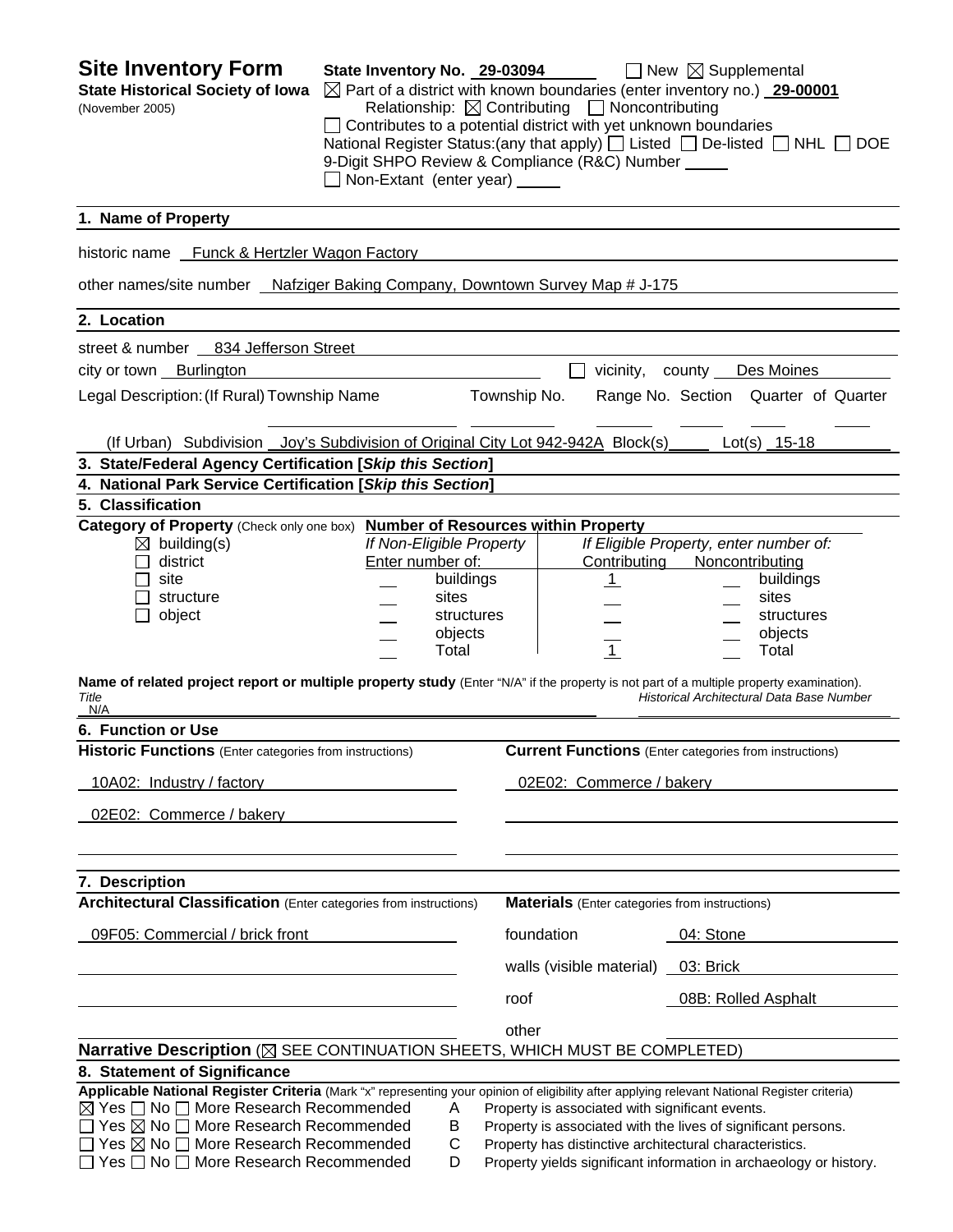| County<br>Des Moines<br>Address 834 Jefferson Street                                                                                                                                                                                                                                                                                                                                                                                                                                                                                                                                                                                                                                                                                                                                                                                                                                                                                                                                                                                                                                                                                                                                                                                                                                                                                                                                                                                                                                                                                                                                                                                                                                                                                | Site Number<br>29-03094                      |
|-------------------------------------------------------------------------------------------------------------------------------------------------------------------------------------------------------------------------------------------------------------------------------------------------------------------------------------------------------------------------------------------------------------------------------------------------------------------------------------------------------------------------------------------------------------------------------------------------------------------------------------------------------------------------------------------------------------------------------------------------------------------------------------------------------------------------------------------------------------------------------------------------------------------------------------------------------------------------------------------------------------------------------------------------------------------------------------------------------------------------------------------------------------------------------------------------------------------------------------------------------------------------------------------------------------------------------------------------------------------------------------------------------------------------------------------------------------------------------------------------------------------------------------------------------------------------------------------------------------------------------------------------------------------------------------------------------------------------------------|----------------------------------------------|
| <b>Burlington</b><br>City                                                                                                                                                                                                                                                                                                                                                                                                                                                                                                                                                                                                                                                                                                                                                                                                                                                                                                                                                                                                                                                                                                                                                                                                                                                                                                                                                                                                                                                                                                                                                                                                                                                                                                           | 29-00001<br>District Number                  |
| <b>Criteria Considerations</b><br>A Owned by a religious institution or used<br>E A reconstructed building, object, or structure.<br>for religious purposes.<br>$\Box$ F A commemorative property.<br>B Removed from its original location.<br>□ G Less than 50 years of age or achieved significance within the past<br>A birthplace or grave.<br>50 years.<br>D A cemetery                                                                                                                                                                                                                                                                                                                                                                                                                                                                                                                                                                                                                                                                                                                                                                                                                                                                                                                                                                                                                                                                                                                                                                                                                                                                                                                                                        |                                              |
| Areas of Significance (Enter categories from instructions)<br><b>Significant Dates</b>                                                                                                                                                                                                                                                                                                                                                                                                                                                                                                                                                                                                                                                                                                                                                                                                                                                                                                                                                                                                                                                                                                                                                                                                                                                                                                                                                                                                                                                                                                                                                                                                                                              |                                              |
| Construction date                                                                                                                                                                                                                                                                                                                                                                                                                                                                                                                                                                                                                                                                                                                                                                                                                                                                                                                                                                                                                                                                                                                                                                                                                                                                                                                                                                                                                                                                                                                                                                                                                                                                                                                   |                                              |
| 1876<br>05: Commerce<br>Other dates, including renovation<br>c.1919, c.1978                                                                                                                                                                                                                                                                                                                                                                                                                                                                                                                                                                                                                                                                                                                                                                                                                                                                                                                                                                                                                                                                                                                                                                                                                                                                                                                                                                                                                                                                                                                                                                                                                                                         | $\boxtimes$ check if circa or estimated date |
| <b>Architect/Builder</b><br><b>Significant Person</b><br>(Complete if National Register Criterion B is marked above)<br>Architect                                                                                                                                                                                                                                                                                                                                                                                                                                                                                                                                                                                                                                                                                                                                                                                                                                                                                                                                                                                                                                                                                                                                                                                                                                                                                                                                                                                                                                                                                                                                                                                                   |                                              |
| <b>Builder</b>                                                                                                                                                                                                                                                                                                                                                                                                                                                                                                                                                                                                                                                                                                                                                                                                                                                                                                                                                                                                                                                                                                                                                                                                                                                                                                                                                                                                                                                                                                                                                                                                                                                                                                                      |                                              |
| Narrative Statement of Significance ( $\boxtimes$ SEE CONTINUATION SHEETS, WHICH MUST BE COMPLETED)                                                                                                                                                                                                                                                                                                                                                                                                                                                                                                                                                                                                                                                                                                                                                                                                                                                                                                                                                                                                                                                                                                                                                                                                                                                                                                                                                                                                                                                                                                                                                                                                                                 |                                              |
| 9. Major Bibliographical References                                                                                                                                                                                                                                                                                                                                                                                                                                                                                                                                                                                                                                                                                                                                                                                                                                                                                                                                                                                                                                                                                                                                                                                                                                                                                                                                                                                                                                                                                                                                                                                                                                                                                                 |                                              |
| Bibliography $\boxtimes$ See continuation sheet for citations of the books, articles, and other sources used in preparing this form                                                                                                                                                                                                                                                                                                                                                                                                                                                                                                                                                                                                                                                                                                                                                                                                                                                                                                                                                                                                                                                                                                                                                                                                                                                                                                                                                                                                                                                                                                                                                                                                 |                                              |
| 10. Geographic Data                                                                                                                                                                                                                                                                                                                                                                                                                                                                                                                                                                                                                                                                                                                                                                                                                                                                                                                                                                                                                                                                                                                                                                                                                                                                                                                                                                                                                                                                                                                                                                                                                                                                                                                 |                                              |
| <b>UTM References (OPTIONAL)</b><br>Zone<br>Easting<br>Northing<br>Zone<br>Easting                                                                                                                                                                                                                                                                                                                                                                                                                                                                                                                                                                                                                                                                                                                                                                                                                                                                                                                                                                                                                                                                                                                                                                                                                                                                                                                                                                                                                                                                                                                                                                                                                                                  | Northing                                     |
| 2<br>1                                                                                                                                                                                                                                                                                                                                                                                                                                                                                                                                                                                                                                                                                                                                                                                                                                                                                                                                                                                                                                                                                                                                                                                                                                                                                                                                                                                                                                                                                                                                                                                                                                                                                                                              |                                              |
| 3<br>4                                                                                                                                                                                                                                                                                                                                                                                                                                                                                                                                                                                                                                                                                                                                                                                                                                                                                                                                                                                                                                                                                                                                                                                                                                                                                                                                                                                                                                                                                                                                                                                                                                                                                                                              |                                              |
| See continuation sheet for additional UTM references or comments                                                                                                                                                                                                                                                                                                                                                                                                                                                                                                                                                                                                                                                                                                                                                                                                                                                                                                                                                                                                                                                                                                                                                                                                                                                                                                                                                                                                                                                                                                                                                                                                                                                                    |                                              |
| 11. Form Prepared By                                                                                                                                                                                                                                                                                                                                                                                                                                                                                                                                                                                                                                                                                                                                                                                                                                                                                                                                                                                                                                                                                                                                                                                                                                                                                                                                                                                                                                                                                                                                                                                                                                                                                                                |                                              |
| name/title Rebecca L. McCarley, consultant, Davenport                                                                                                                                                                                                                                                                                                                                                                                                                                                                                                                                                                                                                                                                                                                                                                                                                                                                                                                                                                                                                                                                                                                                                                                                                                                                                                                                                                                                                                                                                                                                                                                                                                                                               | research by Hal Morton and Barb Mackey       |
| organization Burlington Historic Preservation Commission                                                                                                                                                                                                                                                                                                                                                                                                                                                                                                                                                                                                                                                                                                                                                                                                                                                                                                                                                                                                                                                                                                                                                                                                                                                                                                                                                                                                                                                                                                                                                                                                                                                                            | date May 14, 2014                            |
| street & number<br>City Hall, 400 Washington Street                                                                                                                                                                                                                                                                                                                                                                                                                                                                                                                                                                                                                                                                                                                                                                                                                                                                                                                                                                                                                                                                                                                                                                                                                                                                                                                                                                                                                                                                                                                                                                                                                                                                                 | telephone 319-753-8158                       |
| <b>Burlington</b><br>city or town<br>state lowa                                                                                                                                                                                                                                                                                                                                                                                                                                                                                                                                                                                                                                                                                                                                                                                                                                                                                                                                                                                                                                                                                                                                                                                                                                                                                                                                                                                                                                                                                                                                                                                                                                                                                     | 52601<br>zip code                            |
| ADDITIONAL DOCUMENTATION (Submit the following items with the completed form)                                                                                                                                                                                                                                                                                                                                                                                                                                                                                                                                                                                                                                                                                                                                                                                                                                                                                                                                                                                                                                                                                                                                                                                                                                                                                                                                                                                                                                                                                                                                                                                                                                                       |                                              |
| <b>FOR ALL PROPERTIES</b><br>Map: showing the property's location in a town/city or township.<br>1.<br>Site plan: showing position of buildings and structures on the site in relation to public road(s).<br>2.<br>Photographs: representative black and white photos. If the photos are taken as part of a survey for which the Society is to be<br>3.<br>curator of the negatives or color slides, a photo/catalog sheet needs to be included with the negatives/slides and the following<br>needs to be provided below on this particular inventory site:<br>Roll/slide sheet #<br>Frame/slot #<br>Date Taken<br>Roll/slide sheet #<br>Frame/slot #<br>Date Taken<br>Roll/slide sheet #<br>Frame/slot #<br>Date Taken<br>See continuation sheet or attached photo & slide catalog sheet for list of photo roll or slide entries.<br>$\boxtimes$ Photos/illustrations without negatives are also in this site inventory file.<br>FOR CERTAIN KINDS OF PROPERTIES, INCLUDE THE FOLLOWING AS WELL<br>Farmstead & District: (List of structures and buildings, known or estimated year built, and contributing or noncontributing status)<br>1.<br>2.<br>Barn:<br>A sketch of the frame/truss configuration in the form of drawing a typical middle bent of the barn.<br>а.<br>A photograph of the loft showing the frame configuration along one side.<br>b.<br>A sketch floor plan of the interior space arrangements along with the barn's exterior dimensions in feet.<br>c.<br>State Historic Preservation Office (SHPO) Use Only Below This Line<br>Concur with above survey opinion on National Register eligibility: $\Box$ Yes $\Box$ No<br>This is a locally designated property or part of a locally designated district. | More Research Recommended                    |
| Comments:                                                                                                                                                                                                                                                                                                                                                                                                                                                                                                                                                                                                                                                                                                                                                                                                                                                                                                                                                                                                                                                                                                                                                                                                                                                                                                                                                                                                                                                                                                                                                                                                                                                                                                                           |                                              |
| Evaluated by (name/title):                                                                                                                                                                                                                                                                                                                                                                                                                                                                                                                                                                                                                                                                                                                                                                                                                                                                                                                                                                                                                                                                                                                                                                                                                                                                                                                                                                                                                                                                                                                                                                                                                                                                                                          | Date:                                        |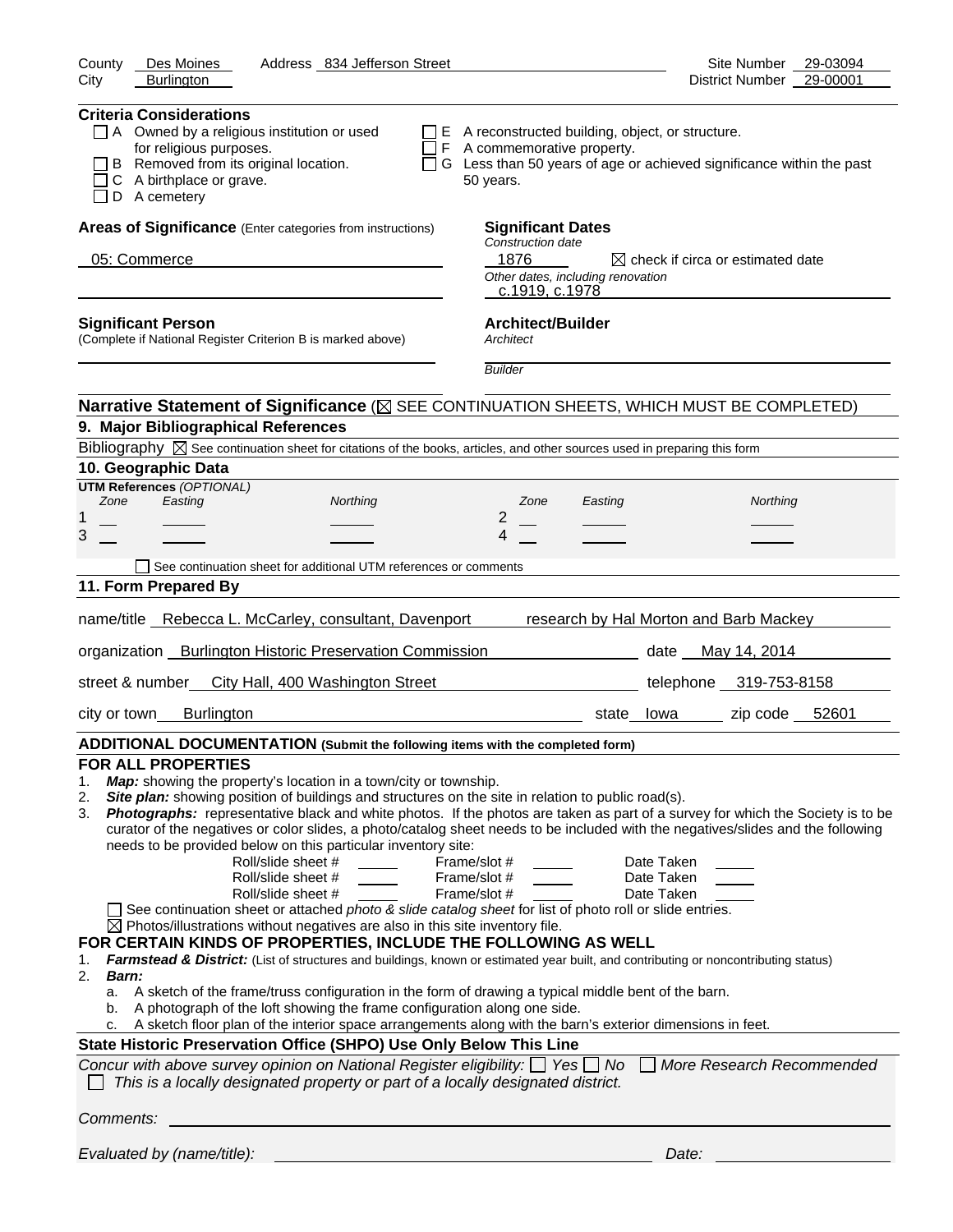| Funck & Hertzler Wagon Factory | Des Moines        |
|--------------------------------|-------------------|
| Name of Property               | County            |
| 834 Jefferson Street           | <b>Burlington</b> |
| Address                        | City              |

#### **7. Narrative Description**

Page 1

This is a two-story brick building with a front parapet that reflects its gable roof. The first story openings have been filled with brick, with two large square windows somewhat visible to either side of the original centered entry. Both window areas have small vents for the bakery operations. The second story originally had five double-hung windows, and the three east windows have likewise been filled with brick. The west window is mostly filled with brick, with a small window inserted, and the window to its east has a smaller window inserted as well. The parapet has decorative brick detail, including pilasters that extend slightly above the top of the wall and brick corbel brackets under the cornice line. The west side is mostly covered by a two-story side addition, likely constructed for the Nafziger Baking Company around 1919. This addition was designed with an angled wall to maximize the remaining parcel space along the angled Hawkeye Street (over Hawkeye Creek). The openings on this section have also generally been filled with brick, with some vents and hoods inserted. A taller metal-sided addition, noted as built in 1978 per the assessor, sits to the west side of the rear/north of the earlier addition. The north/rear has a loading dock along the first story of the elevation, with the c.1919 addition wrapping around the rear of the original building. The main entry into the building is found on this section, with a pair of windows to the west. Three double-hung windows are found on the second story.

#### **8. Narrative Statement of Significance**

The Funck & Hertzler building does not fall within the boundary for the potential Downtown Commercial Historic District (#29-03685). While there are some scattered manufacturing/warehouse uses in the district, the primary historic functions of the buildings found throughout the historic district are retail/commercial. This building does not contribute strongly to that historic significance. Additionally, it has been separated (with the Mathes Building to the east) from the remainder of the district to the east by the demolition of three buildings on the north side of the 800 block (since the West Jefferson Street Historic District was listed in 1991, #29-00001). The building itself has sustained a loss of historic integrity through the infill of historic openings, though some brick design remains evident. Thus, it has been excluded from the west end of the boundary for the Downtown Commercial Historic District, as the boundary ends further on the block to the east.

The Funck & Hertzler building remains listed as contributing within the West Jefferson Street Historic District, a status that may or may not be impacted by a potential future amendment to update this historic district. Further assessment of the integrity would like occur during any amendment to the West Jefferson Street Historic District, as well as assessment of the integrity of this west end of the historic district.

J.A. Funck bought lots 15-18 of the Joy Subdivision at sheriff's sale in August 1876. These lots had originally been owned by E. Joy & wife. They were mainly in the floodplain of Hawkeye Creek, and that may have had something to do with the Joys allowing it to go to sheriff's sale. The Joys had put considerable effort into confining the creek across their large property, which spanned from Eighth to Boundary and Jefferson to Washington. The Joys were frustrated in their efforts to solicit city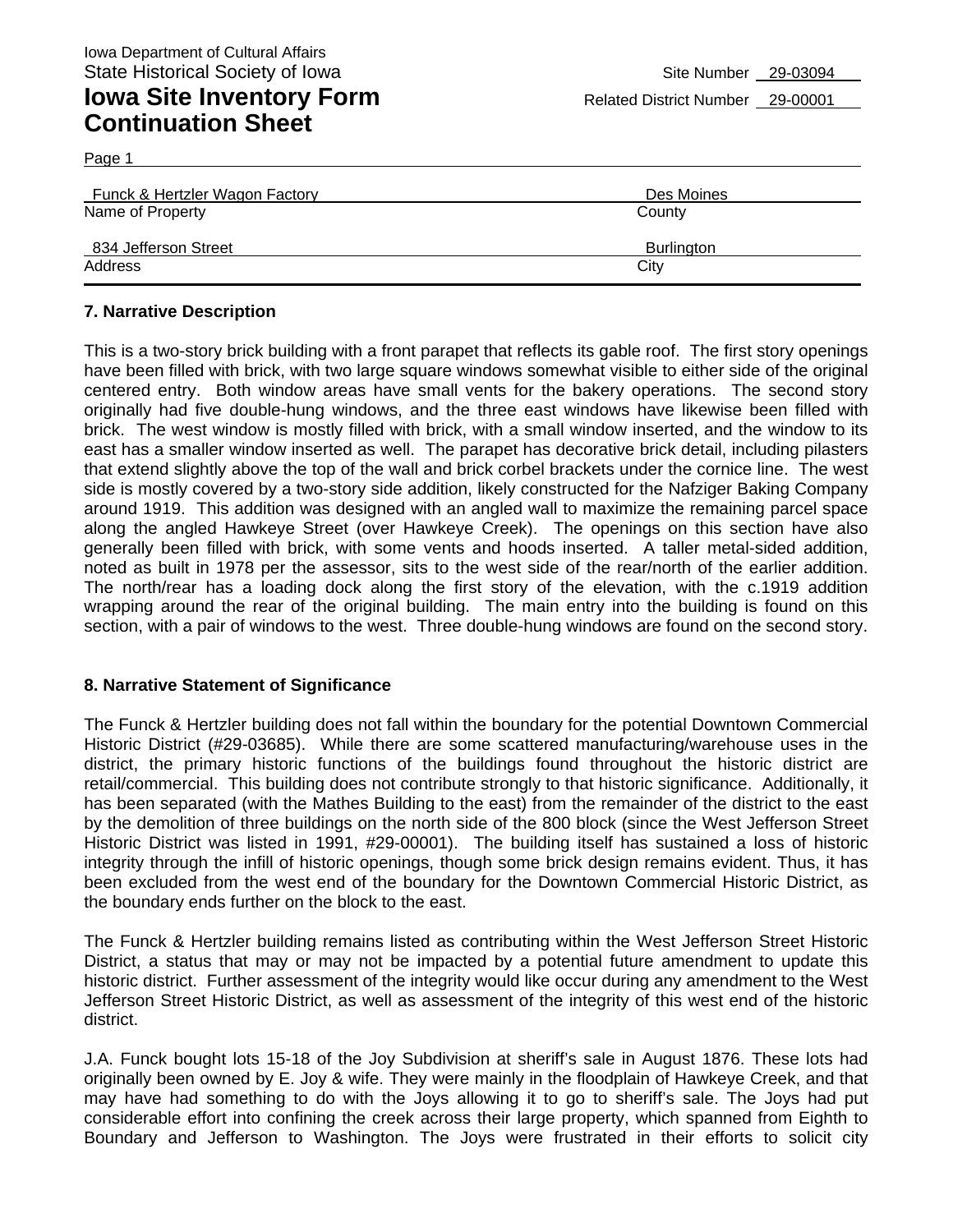**Continuation Sheet** 

Page 2

| Funck & Hertzler Wagon Factory | Des Moines        |
|--------------------------------|-------------------|
| Name of Property               | County            |
| 834 Jefferson Street           | <b>Burlington</b> |
| Address                        | City              |

assistance regarding the creek – even on the sections that were in the public right-of-way along Jefferson and Washington Streets (*Burlington Hawk-Eye*, May 6, 1870, 4).

Funck & Hertzler built wagons, cultivators and plows, which were sold throughout the west. Following a fire at their original facility on North Seventh St. (*Burlington Daily Hawk-Eye*, September 9, 1874, 8; *Burlington Daily Hawk-Eye*, September 29, 1874, 8), they leased the E. Joy Planing Mill at Jefferson and 8th Street from John M. Gregg, who had recently purchased the mill from E. Joy & Co. (*Burlington Daily Hawk-Eye*, May 9, 1877, 8). J.A. Funck bought lots 15-18 of the Joy Subdivision at sheriff's sale in August 1876. Funck & Hertzler then built a new factory building, listed as moved to 820-822 Jefferson by the 1877-78 city directory. Despite the address variation, this appears to be this building, later numbered 830 Jefferson and currently numbered as 834 Jefferson. When J.A. Funck died in 1877, the property was sold to Funck & Hertzler in 1878 (*Burlington Daily Hawk-Eye*, May 9, 1877, 8). In 1879, Funck & Hertzler employed 55 men, and were producing 1500-1600 wagons, 600-800 cultivators, and 1500 plows per year (*History of Des Moines County* 1879: 635). In 1880, Funck & Hertzler built an additional large manufacturing facility across the rail spur to the north and facing on Washington (*Burlington Daily Hawk-Eye*, January 16, 1880, 4). An 1881 profile of the firm notes that they had previously built a 50 by 100 foot building on Jefferson, which matches the dimensions of this building currently at 834 Jefferson. They then employed 80 men with capacity to employ 150, and they were producing 50 wagons per week (unidentified copy, appears from 1881-82 city directory, located in vertical file for Funck & Hertzler at library). The 1881-82 city directory then lists Funck & Hertzler (agricultural works, plow, and cultivator) at 820-822 Jefferson (later renumbered to 830-832) and 827- 839 Washington. The 1882 *Commercial & Statistical Review of the City of Burlington, Iowa* notes employment of 90, and production capacity of 4000 wagons, 3000 plows, 1000 cultivators and 1000 harrows per year. This article also noted that John Zaiser, a principal of the firm, was currently serving as mayor of Burlington (Spalding 1882: 151).

By the 1885 city directory, Funck & Hertzler is listed in this brick building with the yards to the west renumbered to 830-836 Jefferson and at 837-843 Washington. The buildings were adjacent to each other with a railroad spur in the middle of the block between the buildings. This two-story brick building was listed as 830 Jefferson on the 1886 and 1892 Sanborn maps, with lumber storage piles at 834 and 836. These piles and the cabinet shop were probably partially situated over the walled-in and bridged Hawkeye Creek (as described in the *Burlington Hawk-Eye*, June 5, 1870). Buildings to the east included a smaller double-storefront commercial building at 818-820 Jefferson and a small one-story blacksmith shop at 822 Jefferson. The 1892 Sanborn shows a long narrow one-and-one-half-story cabinet shop at 836 Jefferson, which sat almost directly over Hawkeye Creek (an area that would later be Hawkeye Street). Both the 1886 and 1892 Sanborn maps show this two-story building as agricultural implements storage on the first story and painting on the second story, associated with the wagon manufacturing building to the north along Washington.

A profile of the company on January 1, 1890 notes that the firm was established on N.  $7<sup>th</sup>$  Street in 1851, later moving to its present quarters serviced by a Chicago, Burlington, and Quincy railroad spur in the center of the property. John Hertzler served as superintendent of the wood department, with H.R. Miller in charge of the smithing portion. They manufactured more than 2,500 farm and road wagons per year, as well as a few spring wagons and a number of plows, cultivators, and bob sleds.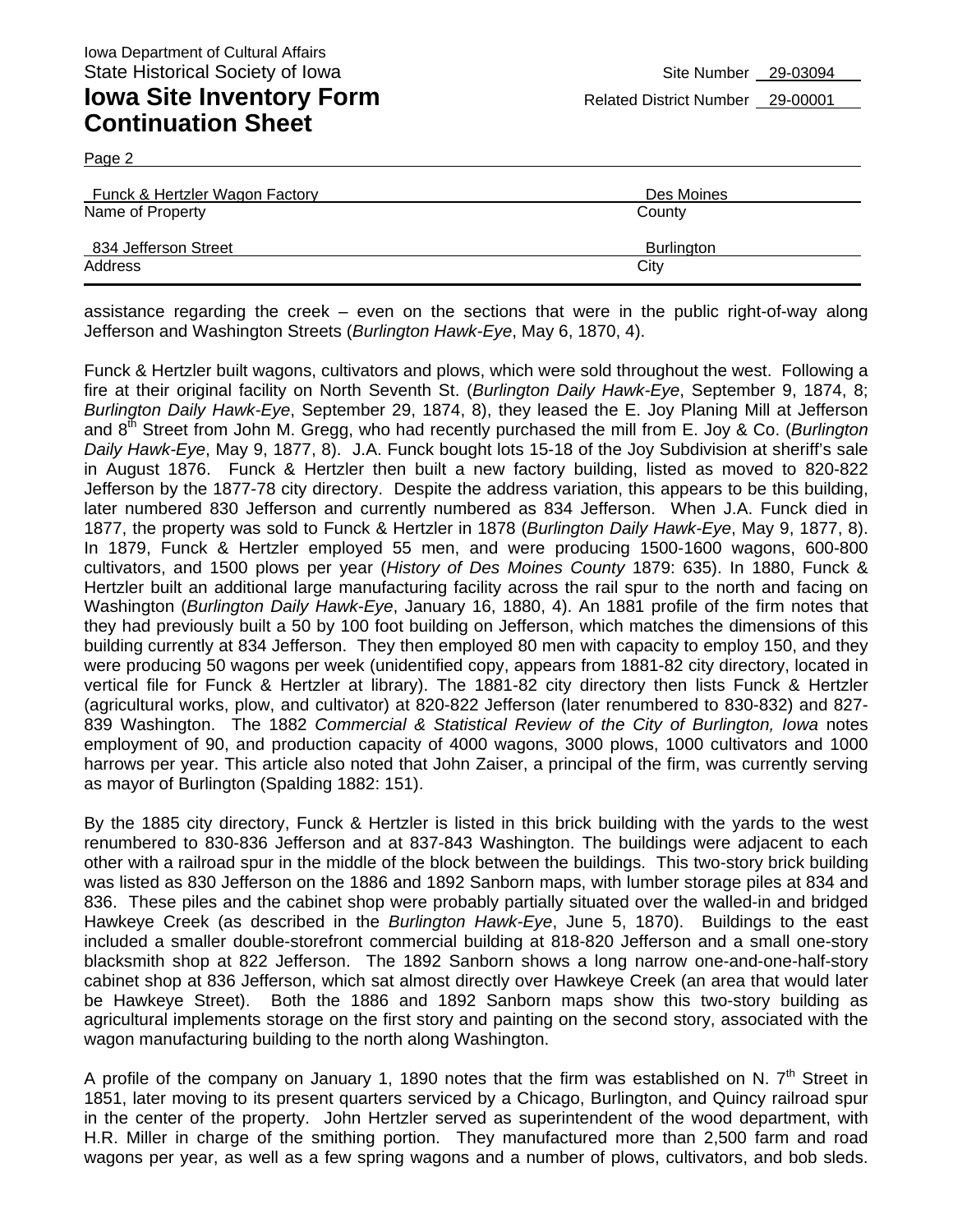**Continuation Sheet** 

Page 3

| <b>Funck &amp; Hertzler Wagon Factory</b> | Des Moines        |
|-------------------------------------------|-------------------|
| Name of Property                          | County            |
| 834 Jefferson Street                      | <b>Burlington</b> |
| Address                                   | City              |

The Iowa Rolling Mills provided much of their one million pounds of iron used each year. An advantage of the "Orchard City" wagon was noted to be the sand bands on the wheels ("Funck & Hertzler," *Burlington Daily Hawk-Eye,* January 1, 1890, 6).

In March 1893, the property was transferred from A.B. Funck et al to J. & J.H. Hertzler (still in the corporate family), and Funck & Hertzler was reorganized as the Orchard City Wagon Co. (the Orchard City Wagon had been the moniker on their main product for several years). In June 1900, the property was transferred from Funck & Hertzler to Orchard City Wagon Co. The 1900 Sanborn map shows a similar use of the property, with this two-story building at 830 Jefferson noted as serving as a warehouse on the first story and painting on the second story. A small office is located in the southwest corner of the building. A one-story section to the west is noted as 834 Jefferson and used for storage of hard lumber. The smaller building to the west at 836 is noted as a second hand store. The 1902 city directory lists the Orchard City Wagon Company with John Zaiser, president; and A.F. Hertzler, secretary and treasurer. Four other wagon manufacturing companies were located in Burlington per the 1910 city directory. Orchard City Wagon Company remained in business until about 1912.

In February 1913, the property was transferred to John H. Hertzler, trustee. S.P. McQuown of Fort Madison operated the Jefferson Street Skating Rink at 830 Jefferson per the 1913 and 1915 city directories. This building was then renumbered to 834 in the 1920s, with the earlier Mathes stables building to the east then assigned the 830 number by 1928.

In March 1916, the property was sold to Carl O. Schwieckhardt, who opened and ran the wholesale Model Bakery from 1916 to 1919. His retail store was located at 209 N. 3<sup>rd</sup> Street. He is listed with a bakery at 830-834 Jefferson in the 1916-17 city directory. Schweickhardt then sold it to Nafziger Baking Company in April 1919. The article noted that they will make some improvements to the plant, which is generally up-to-date. The company had successful wholesale bakeries in St. Louis, Kansas City, and Sedalia, and they produce a popular brand of bread. Schwieckhardt was then to focus solely on his Model Bakery on N. 3<sup>rd</sup> Street (transfer books; "Nafziger Bakery Co. Buys Control of Model Bakery," *Burlington Hawk-Eye*, March 30, 1919, 9; "New Bakery Directors Hold First Meeting," *Burlington Hawk-Eye,* April 2, 1919, 9). The building has continued in use as a commercial wholesale bakery to the present day.

Nafziger Baking Company of Burlington, Iowa transferred the property to Nafziger Baking Company of Missouri State in June 1921 for a sum of \$15,000 ("Nafziger Bakeries are Made One Corporation," *Burlington Hawk-Eye*, June 24, 1921, 6). In 1921, the company operated bakeries in Kansas City, St. Louis, Springfield (MO), Sedalia (MO), Decatur (IL), Muskogee (OK), and Burlington. Their leading brand was Butter Cream Bread ("The Nafziger Baking Company," *Burlington Hawk-Eye,* July 3, 1921, 14). J.C. Grant is listed as manager in 1928, and Herbert Moore is listed as manager in the 1930 city directory. The 1930 Sanborn map shows that Hawkeye Street has been plated on top of the creek along the west edge of the property, removing the buildings to the west. This change may have resulted in the renumbering of the properties on the west end of this block. This two-story building, renumbered to 834 Jefferson from 830 Jefferson, is noted as a bake shop with office and flour on the first story and warehouse on the second story. The lumber shed to the west has been demolished and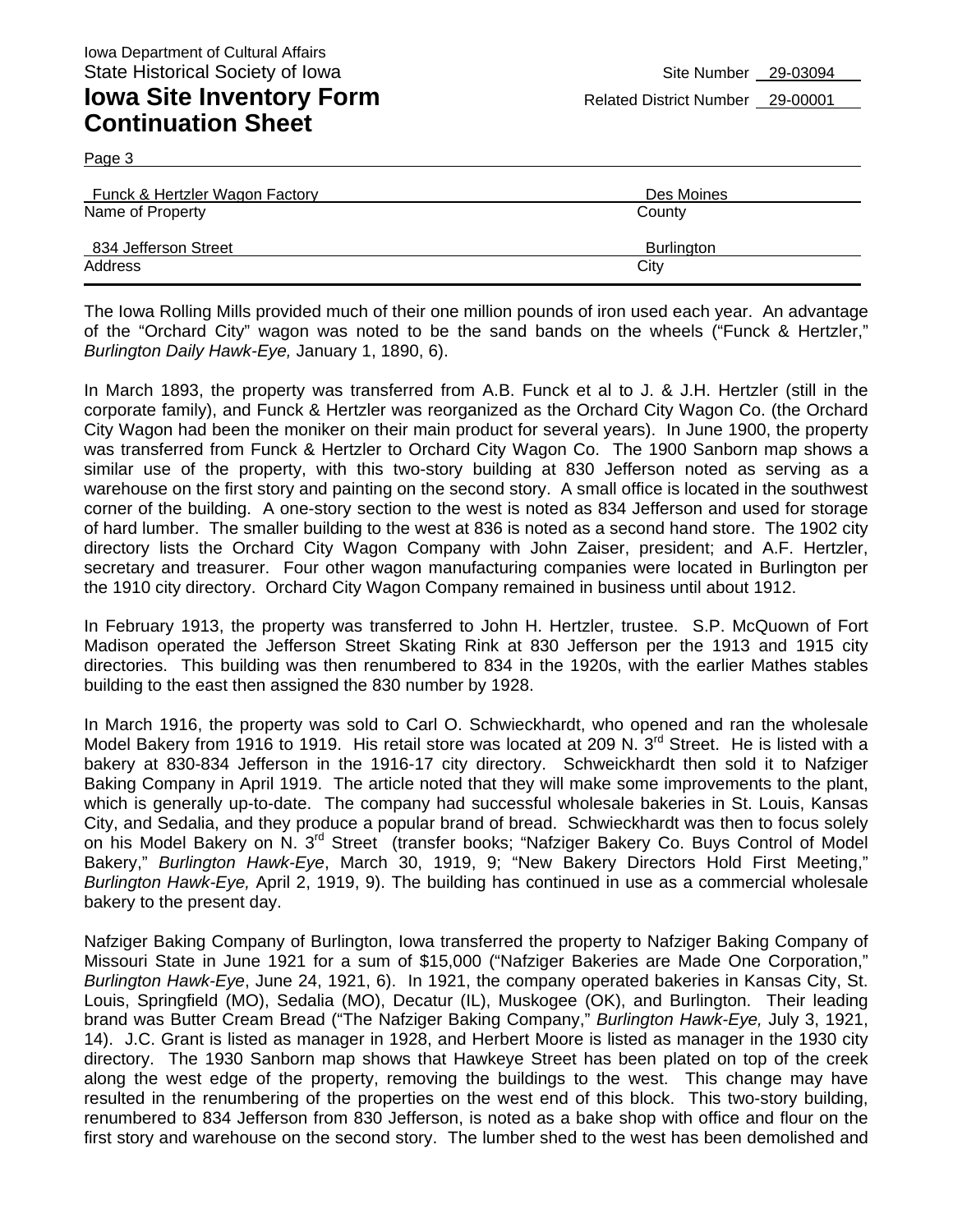**Continuation Sheet** 

Page 4

| Funck & Hertzler Wagon Factory | Des Moines |
|--------------------------------|------------|
| Name of Property               | County     |
| 834 Jefferson Street           | Burlington |
| Address                        | City       |

replaced with a two-story side addition for garage with storage at the rear. This addition was built along the angled Hawkeye Street, resulting in a chamfered southwest corner.

Nafziger Baking Company is last listed here in the 1930 directory, with Purity Bakeries Corporation then here in the 1933 through 1937 directories. The 1940 directory then lists Taystee Bread Company at 834 Jefferson. This company appears to have bought out the earlier company, and Taystee Bread Company of Missouri transferred the property to Taystee Baking Company of Delaware in March 1945. Interestingly, Taystee then transferred the property to Purity Bakeries Corporation in April 1947, who then sold it to Burlington Baking Company in September 1947.

Burlington Baking Company is then listed at 834 Jefferson in the 1951 city directory. Burlington Baking Company's main product was Sweetheart Bread, which it produced and delivered within a 75 mile radius. Burlington Baking Company grew through the 1950s, expanding into the one-story rear section of the Mathes Building to the east at 830 Jefferson by the 1963 Sanborn map. John A. Tod bought both sections of the Mathes Building at 826 and 830 Jefferson in February 1973, and the bakery then expanded to fill those buildings. They continued to operate at 834 Jefferson through the 1975 city directory.

In March 1976, Burlington Baking Co. sold its routes and Sweetheart name to Trausch Baking Co. of Dubuque (*Burlington Hawk-Eye*, March 30, 1976). The building remained in the possession of Burlington Baking Co. until it was sold to Aldi, Inc. in September 2006. Baking operations continued at 834 Jefferson throughout that timeframe, first as Aldi-Benner Bakery (1976-78) and then as Mississippi Bakery (1979-2006). The rear addition on the west side is dated to 1978 per the assessor, likely built then for the Mississippi Bakery.

In September 2006, Aldi, Inc. formally took ownership of the property, and then sold it to the Baking Company of Burlington, LLC in December 2006. It was then sold to Baker's Pride, Inc. in October 2008, followed by the Jefferson St. Bakery, Inc. in December 2008. Jefferson Street Bakery continues to operate here.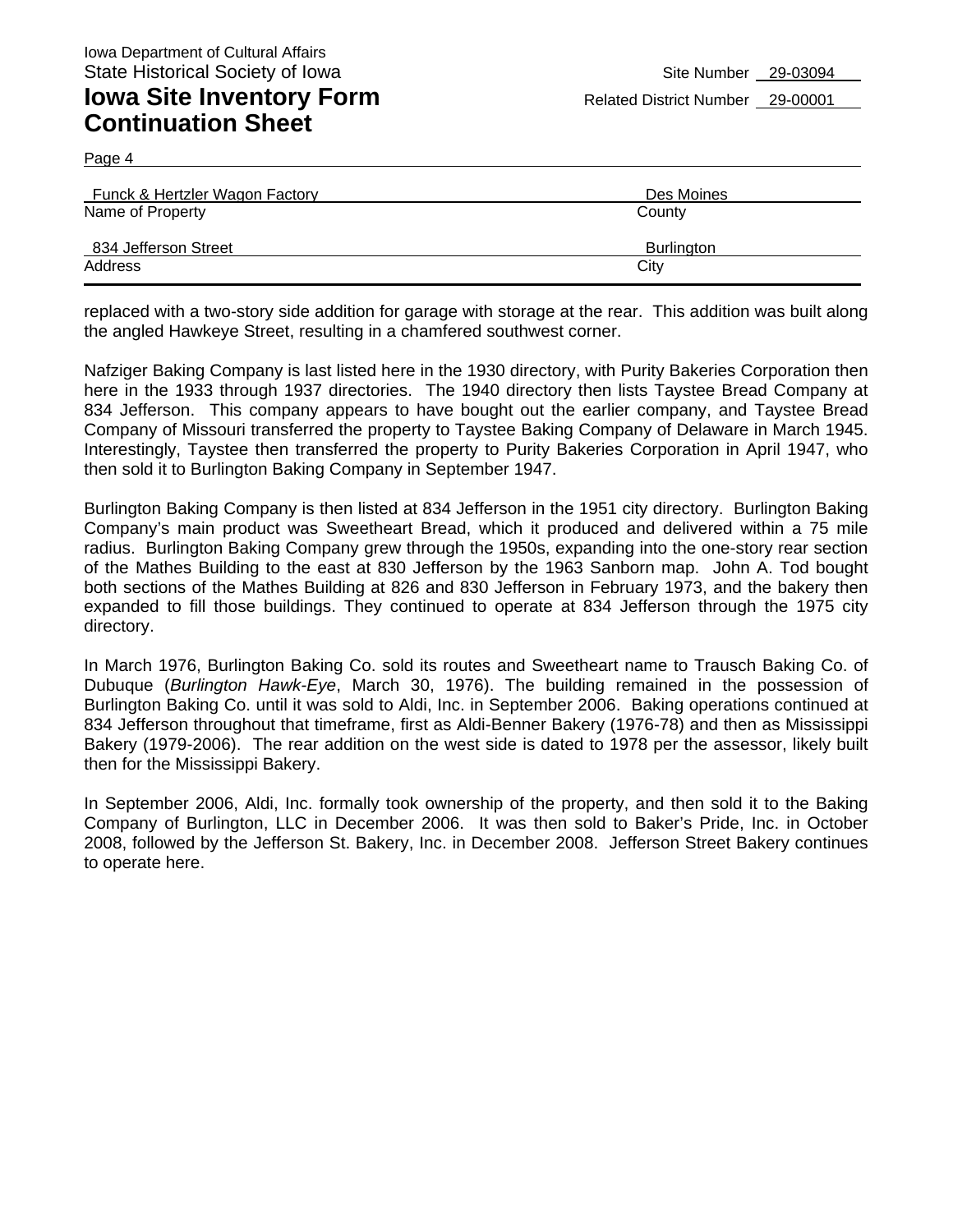Page 5

| Funck & Hertzler Wagon Factory | Des Moines        |
|--------------------------------|-------------------|
| Name of Property               | County            |
| 834 Jefferson Street           | <b>Burlington</b> |
| Address                        | City              |

#### **9. Major Bibliographical References**

Antrobus, A.T. *History of Des Moines County Iowa and Its People.* Chicago, IL: S.J. Clarke Publishing Company, 1915.

Brower, Steven. *West Jefferson Street Historic District.* National Register of Historic Places nomination form. On file at State Historic Preservation Office, Des Moines, IA. Listed on April 9, 1991.

*Biographical Review of Des Moines County, Iowa.* Chicago: Hobart Publishing Company, 1905.

City Directories, Burlington, Iowa, various dates. On microfiche at the Burlington Public Library

Deed records, per transfer books at Des Moines County Auditor's Office.

Downtown Partners, Inc., a Division of the Greater Burlington Partnership, Burlington, Iowa. Collection of scanned historic photographs of downtown Burlington.

Newspapers, various titles and editions. Particular special editions utilized: *Burlington Evening Gazette,* March 24, 1906 *Daily Hawk-Eye Gazette,* September 2, 1938 *Burlington Hawk-Eye Gazette,* August 4, 1942 *Burlington Hawk-Eye,* July 10, 1962 *Burlington Hawk-Eye,* July 4, 1976

*Perspective Map of the City of Burlington, IA.* Milwaukee, WI: American Publishing Co., 1889.

*Portrait and Biographical Album of Des Moines County, Iowa.* Chicago: Acme Publishing Company, 1888.

Sanborn Map Company. "Burlington, Iowa," Fire Insurance Maps. New York: Sanborn Map Company, 1886, 1892, 1900, 1931, 1952.

Smith, Claudia, and Marie Landon. 1976 survey of sites in Burlington. Iowa Site Inventory forms prepared on file at State Historic Preservation Office, Des Moines, IA.

Vertical files. Files on business/industry as well as individual businesses. Burlington Public Library, Burlington, Iowa.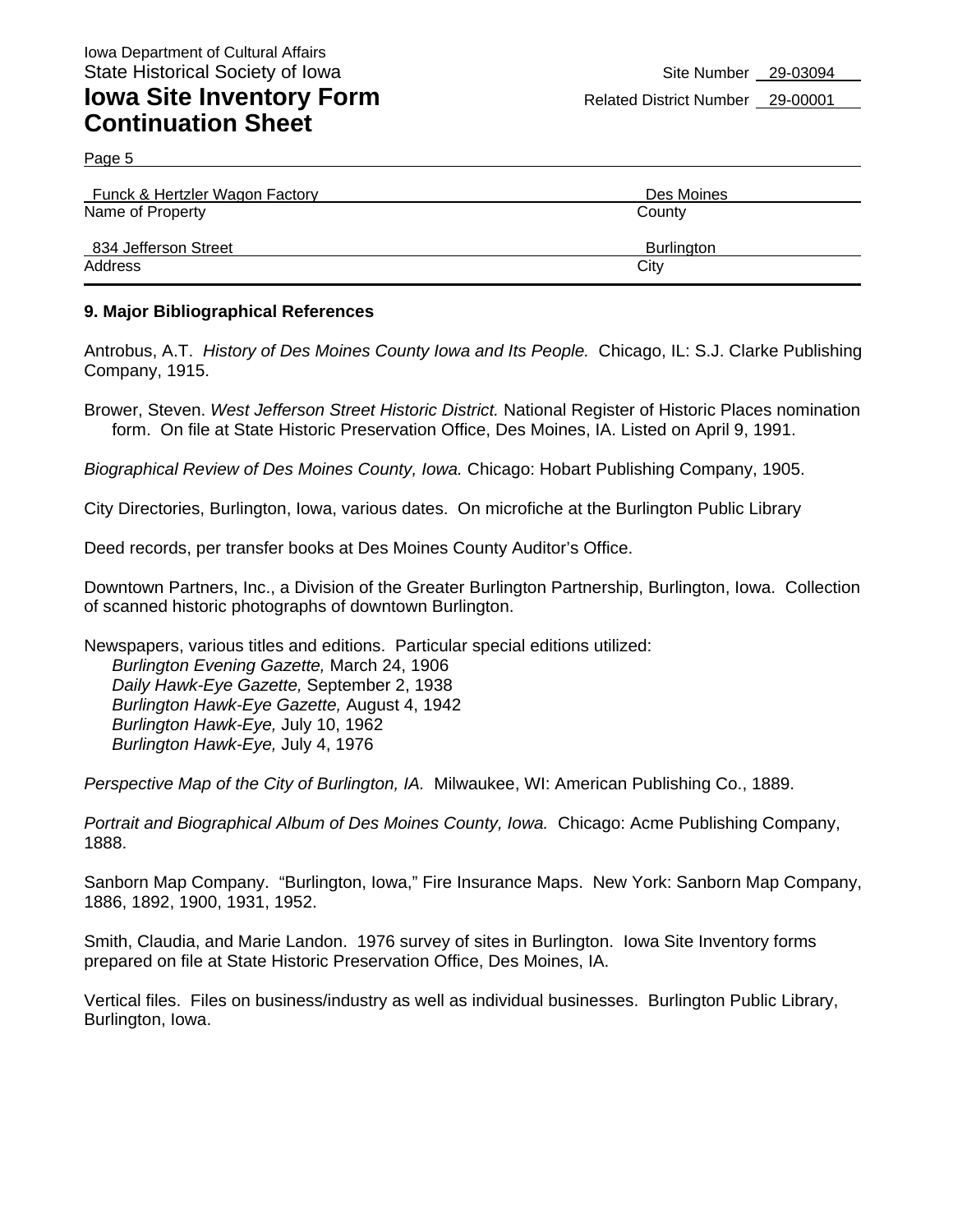Page 6

| Funck & Hertzler Wagon Factory | Des Moines        |
|--------------------------------|-------------------|
| Name of Property               | County            |
| 834 Jefferson Street           | <b>Burlington</b> |
| Address                        | City              |

### **Location map**



*Base aerial photography by Aerial Services Inc for Des Moines County GIS Commission, March 2010.*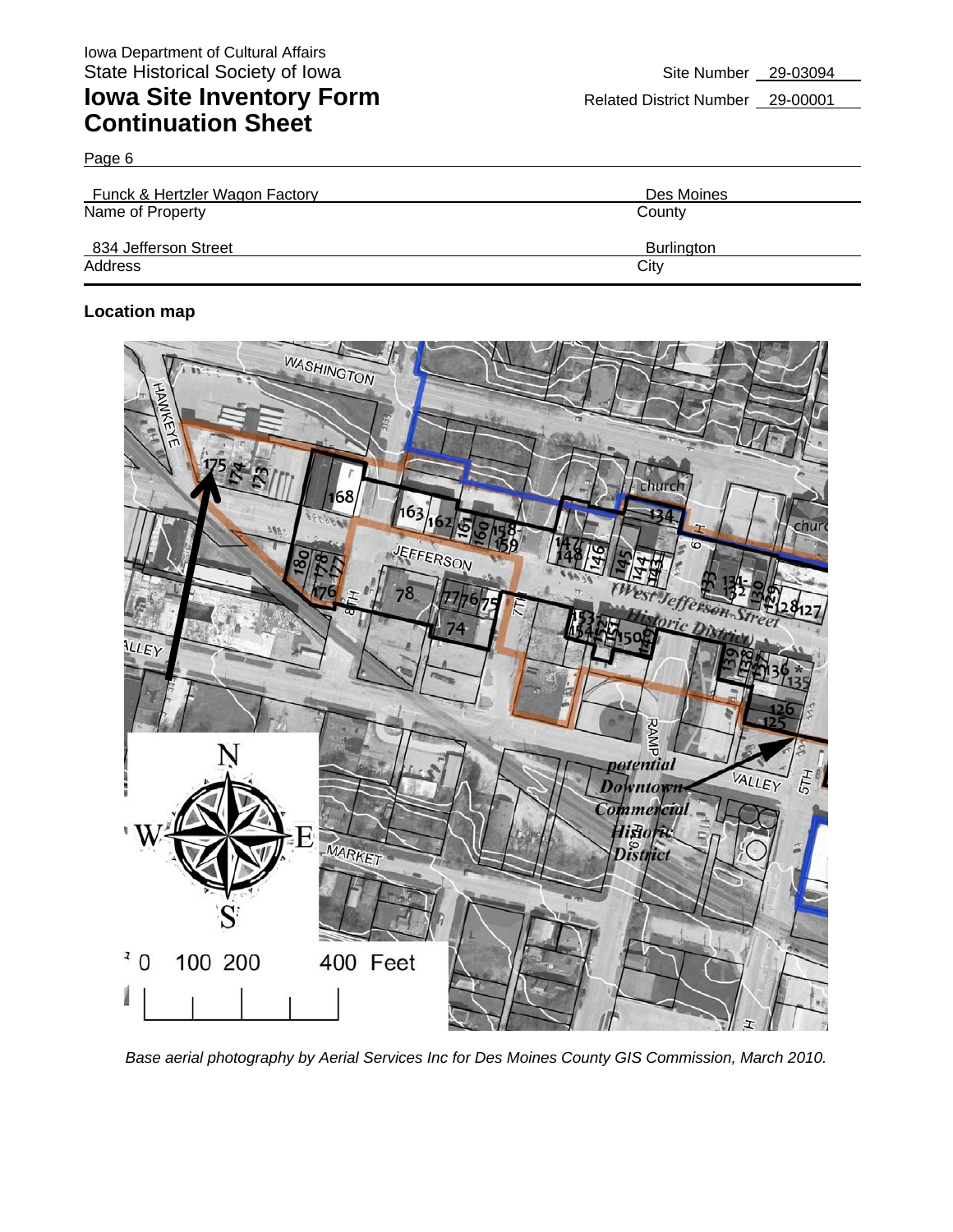Page 7

| Funck & Hertzler Wagon Factory | Des Moines        |
|--------------------------------|-------------------|
| Name of Property               | County            |
| 834 Jefferson Street           | <b>Burlington</b> |
| Address                        | City              |

#### **Building plan (from assessor's website)**

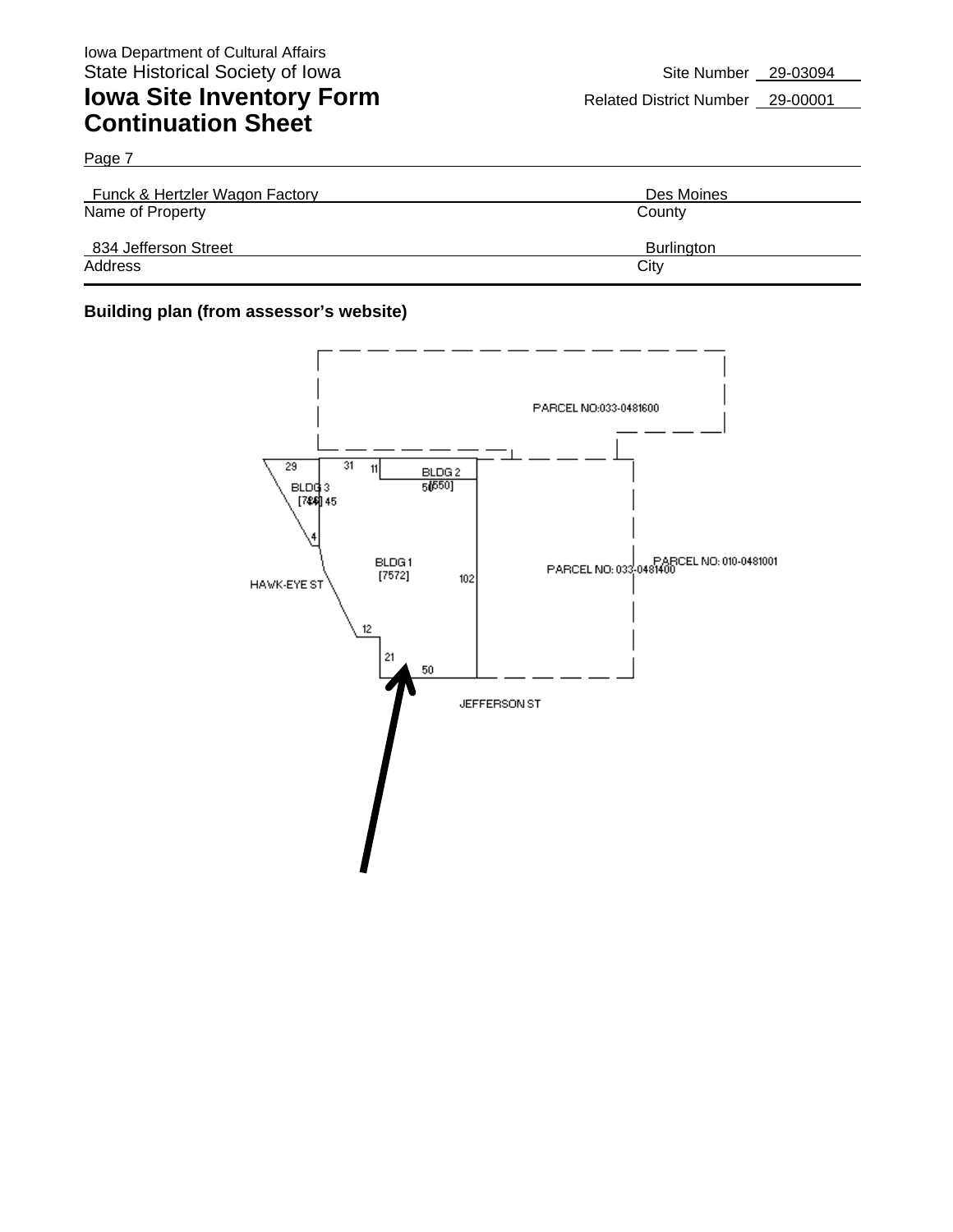Page 8

| Funck & Hertzler Wagon Factory | Des Moines        |
|--------------------------------|-------------------|
| Name of Property               | County            |
| 834 Jefferson Street           | <b>Burlington</b> |
| Address                        | City              |

#### **Historic images**



**Building at left in 1910s, looking east on Jefferson from 800 block (Downtown Partners)**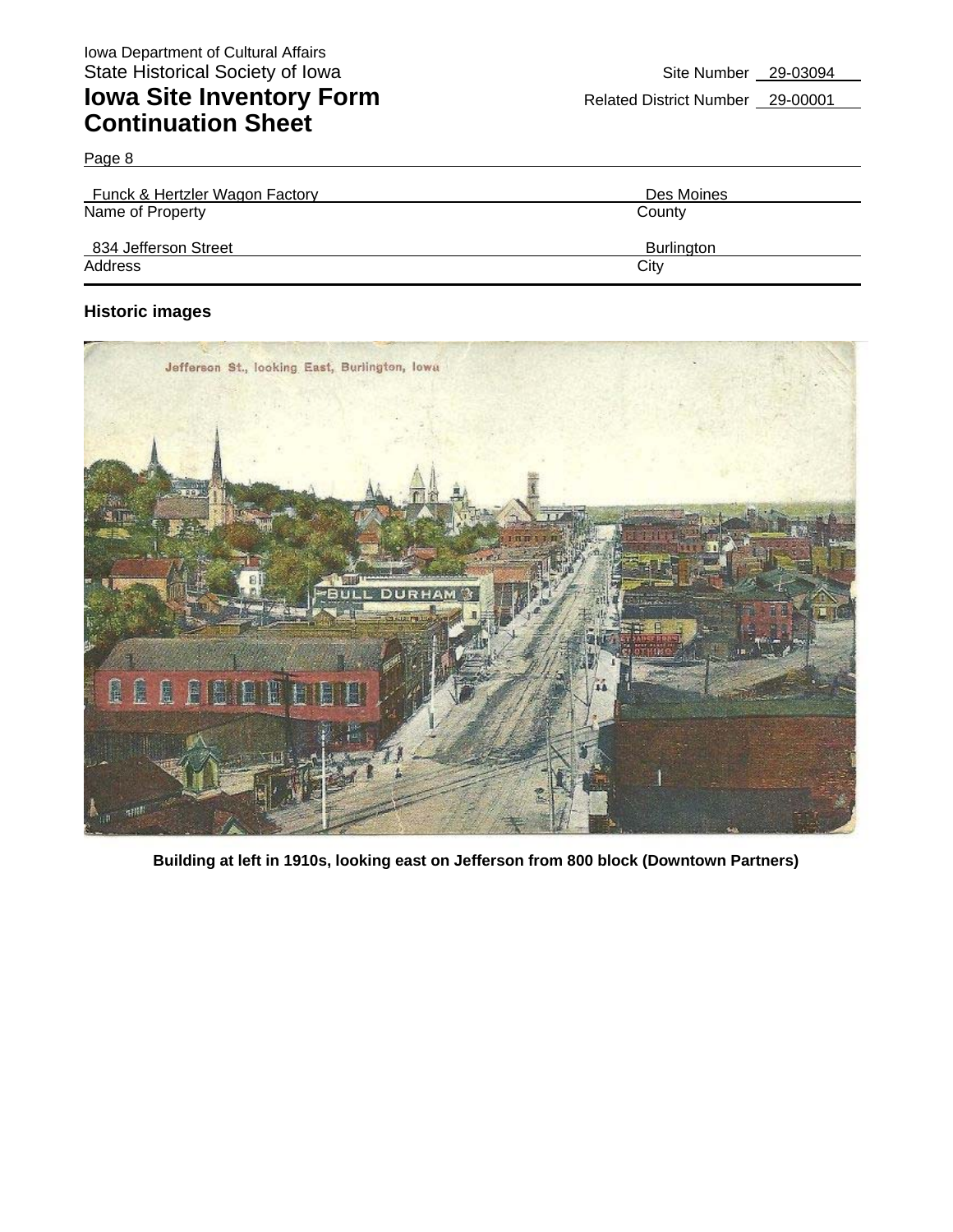| Funck & Hertzler Wagon Factory | Des Moines        |
|--------------------------------|-------------------|
| Name of Property               | County            |
| 834 Jefferson Street           | <b>Burlington</b> |
| Address                        | City              |

### **Digital photographs**

Page 9



**Photograph 29-03094-001 – South elevation, looking north (McCarley, January 14, 2014).**